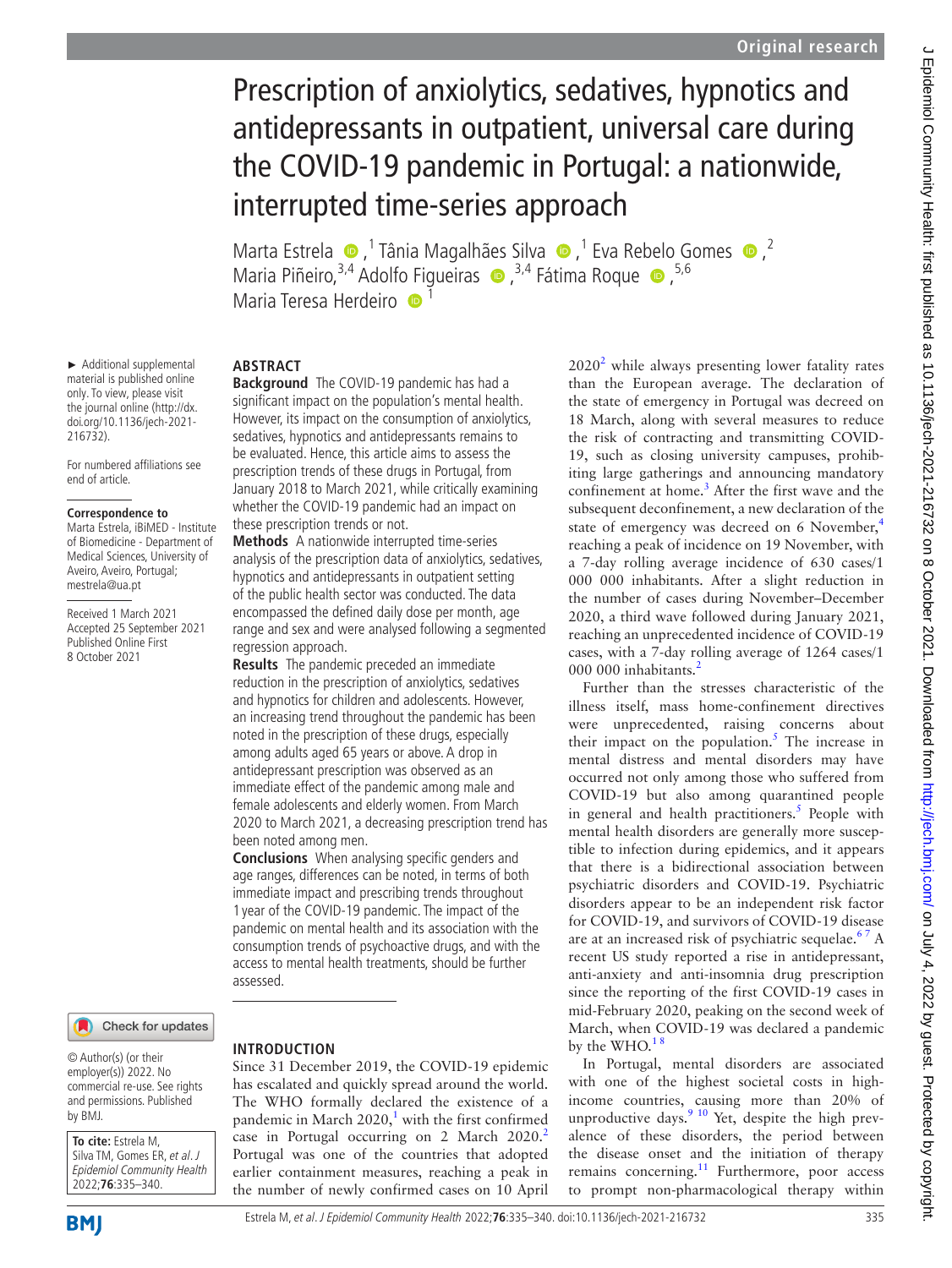the Portuguese National Health System (NHS) may explain the increasing consumption of anxiolytics, sedatives, hypnotics and antidepressants.<sup>[12](#page-5-3)</sup>

As women and elders tend to be more vulnerable to common mental health disorders, such as depression and anxiety, they are among the groups that most consume anxiolytics, sedatives, hypnotics and antidepressants.<sup>10 12</sup> During the COVID-19 pandemic, women and adolescents were shown to be among the most vulnerable groups in terms of mental health, while older adults have experienced a slight improvement in their mental health during the first months of the pandemic.<sup>13-17</sup> The main objectives of this study are to (1) evaluate the prescription trends of anxiolytics, sedatives, hypnotics and antidepressants, in outpatient setting in Portugal, from January 2018 to March 2021 and to (2) verify whether the COVID-19 pandemic had an impact on the aforementioned prescription trends.

#### **MATERIALS AND METHODS Setting**

Portugal has a population of around  $10.3$  million inhabitants<sup>[18](#page-5-6)</sup> unevenly distributed, with a high incidence in the metropolitan areas of Lisbon and Oporto. The NHS is a universal tax-financed system tendentially free-of-charge covering all residents in Portugal.<sup>[19](#page-5-7)</sup> The NHS does not cover all prescribed medication. Antidepressants, anxiolytics, sedatives and hypnotics are subject to variable patient coinsurance with a co-payment rate of 37% of the price, corresponding to non-priority medicines with proven therapeutic value, $20$  and are dispensed in pharmacies only when a medical prescription is presented.<sup>19</sup>

#### **Study design and data collection**

We used an uncontrolled interrupted time-series (ITS) design with monthly data, from January 2018 to March  $2021<sup>21</sup>$  $2021<sup>21</sup>$  $2021<sup>21</sup>$  This design allows for effects to be estimated by controlling for baseline levels and trends. The data concerning drug prescription were obtained from the System of Information and Monitoring of the Portuguese NHS public-access platform, between January 2018 and March 2021. This platform was developed by the shared services of the Health Ministry (Serviços Partilhados do Ministério da Saúde) and aims to strengthen, integrate and aggre-gate medical/health data on a national scale.<sup>[22](#page-5-10)</sup> As the platform included the prescription by several institutions, the following were excluded: health institutions associated with Ministries other than the Health Ministry, administrative institutions of the National Health Service and addiction rehabilitation centres.

The data on prescription collected comprised the monthly defined daily dose (DDD) of anxiolytics, sedatives and hypnotics, and antidepressants (Anatomical Therapeutic Chemical (ATC) codes N05B, N05C and N06A, respectively) prescribed in outpatient settings by physicians of the public health sector (including hospitals, hospitals centres and primary care centres/units), across the period January 2018 to March 2021. Data were stratified by sex and age range. Although the United Nations and the WHO defined specific age ranges, the database only allowed the stratification by the following intervals: 0–7 years old (childhood), 8–17 (adolescence), 18–64 (adults), 65–74 (older adulthood) and  $75+$  (elderly).<sup>[23 24](#page-5-11)</sup>

The target drugs of this study were the classes corresponding to the ATC codes N05B (anxiolytics), N05C (sedatives and hypnotics) and N06A (antidepressants). At the same time, at the national level, there is also a pharmacotherapeutic classification. This classification of medicines is carried out based on a systematisation grouped according to their identity and the therapeutic

indications for which they are approved and authorised.<sup>[25](#page-5-12)</sup> As the national drug classification merges N05B and N05C into one category, the data obtained are then presented into two main variables: anxiolytics, sedatives and hypnotics (N05B+N05C), and antidepressants (N06A). This study is reported as per the Reporting of studies Conducted using Observational Routinely collected health Data statement<sup>[26](#page-5-13)</sup> (see [online supplemental mate](https://dx.doi.org/10.1136/jech-2021-216732)[rial S1](https://dx.doi.org/10.1136/jech-2021-216732)).

## **Statistical analysis**

An ITS analysis model based on a segmented regression approach $27-29$  was designed to analyse the differences between the monthly prescribed DDDs of anxiolytics, sedatives, and hypnotics and antidepressants. A segmented linear regression analysis model<sup>30</sup> was designed to analyse the differences observed between March 2020 and March 2021, in terms of prescribed drugs. For statistical analysis purposes, we constructed a segmented regression model of the ITS for each outcome analysed: monthly prescribed DDDs of (1) anxiolytics, sedatives and hypnotics and (2) antidepressants. The independent variables were defined as follows: time (t:1, 2, 3…, 39), a binary variable (COVID-19) taking values of '0' before March 2020 and '1' since March 2020, corresponding to the time in which the effect of the pandemic is measured, and a variable for the time elapsed since the first COVID-19 case, which took the value of '0' before and values of '1', '2', '3', …, corresponding to the months from March 2020 to March 2021. To identify possible seasonal changes in antibiotic prescribing, the X-13 ARIMA (autoregressive integrated moving average)-SEATS procedure was applied.<sup>31</sup> This method is an adaptation of the US Bureau of the Census X-13-ARIMA model that produces a seasonally adjusted time-series. The Cumby-Huizinga test was used to check for autocorrelation (10 lags of autocorrelation were tested). Based on the results of these tests, we introduced lags of the dependent variable to correct for autocorrelation. Sensitivity analyses that vary the timing of pandemic interruption in plus and minus a month for all ITS models were performed. This analysis allows to see how coefficients change and the robustness of the results. The normality of the outcomes was confirmed by the Kolmogorov-Smirnov test  $(p>0.1)$ . All analyses were performed using the free R statistical software environment  $(V.4.0.5)$ ,<sup>[32](#page-5-17)</sup> except the Cumby-Huizinga test that was carried out with Stata V.12.[33](#page-5-18)

## **RESULTS**

#### **Prescription trends of anxiolytics, sedatives, hypnotics and antidepressants**

When analysing the prescription trends of anxiolytics, sedatives and hypnotics throughout January 2018 to March 2021, no significant alterations have been noted in any of the groups considered. On the contrary, apart from children, all other groups revealed a significant increase in the prescription of antidepressants throughout the period under study (see [online supplemental material S2](https://dx.doi.org/10.1136/jech-2021-216732)).

#### **The impact of the COVID-19 pandemic on the prescription of anxiolytics, sedatives and hypnotics**

[Figure](#page-2-0) 1 displays the prescription tendencies among male and female patients. A sharp decline can be noticed at the beginning of the pandemic. However, when considering the period from March 2020 to March 2021, an increasing tendency is observed. The prescription of these drugs has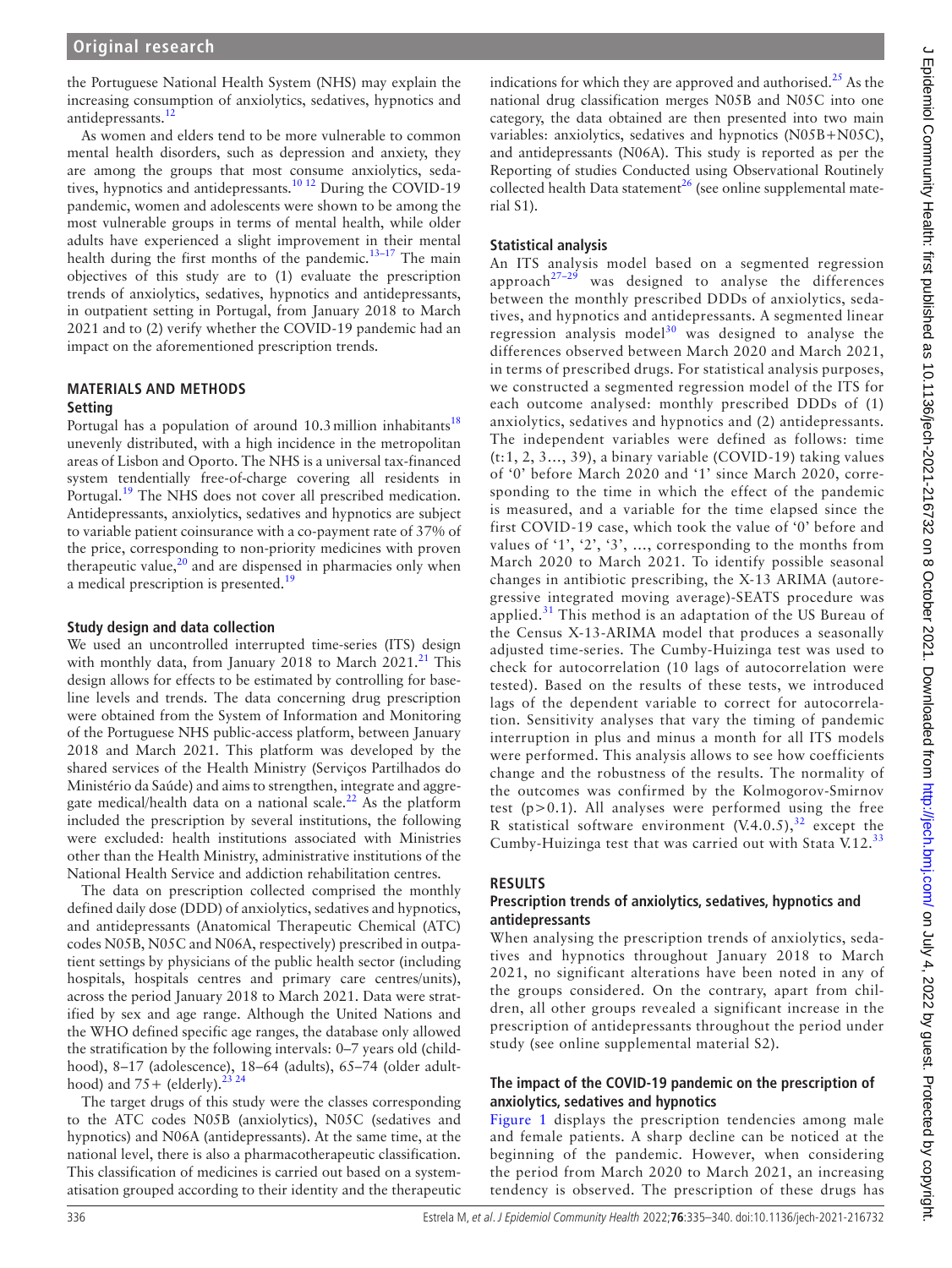

Total Males  $\ddot{+}$ Females

<span id="page-2-0"></span>**Figure 1** Anxiolytics, sedatives, and hypnotics monthly prescribing per gender. (Blue, brown and orange lines (−): trend line, after model adjustment; Blue, brown and orange dashed lines: counterfactual; Red dashed line: COVID-19 emergence (March 2020)). DDD, defined daily dose.

remained almost three times higher among female patients compared to male patients after the beginning of the pandemic.

The results displayed in [table](#page-2-1) 1 show a significant, immediate reduction in the prescription of anxiolytics, sedatives and hypnotics on male and female children (B=−3795.81and B=−2938.74, respectively), adolescents  $(B=-2899.09$  and B=−7142.78, respectively) and elderly women (B=−330 938.28). In terms of relative change, a drop in the prescription of these drugs by almost 50% has been noted among children, and a decrease by 10.57% and 27.46% has been observed among male and female adolescents, respectively. No immediate impact has been observed on any other group. However, an overall increasing prescription trend has been noted throughout the COVID-19 pandemic (B=185 245.64), especially among male and female older adults (B=13162.11and B=40328.93, respectively) and the elderly  $(B=14582.46$  and  $B=55986.34$ , respectively). The adjusted coefficients are presented in the supplementary material (see [online supplemental material S2](https://dx.doi.org/10.1136/jech-2021-216732)).



<span id="page-2-2"></span>**Figure 2** Antidepressants monthly prescribing per gender. (Blue, brown and orange lines (−): trend line, after model adjustment; Blue, brown and orange dashed lines: counterfactual; Red dashed line: COVID-19 emergence (March 2020)). DDD, defined daily dose.

#### **The impact of the COVID-19 pandemic on the prescription of antidepressants**

The [figure](#page-2-2) 2 displays the prescription tendencies among male and female patients. Until the beginning of the pandemic, an increasing trend was observed but since then, a decreasing tendency was apparent. Again, the prescription of these drugs is more than three times higher among female patients compared to male patients.

A significant, immediate impact of the COVID-19 pandemic on prescription of antidepressants has been noted among male and female adolescents (B=−9808.52and B=−20 817.58, respectively) and elderly women (B=−293 440.34), as shown in [table](#page-3-0) 2. However, when analysing the relative change a month after the pandemic emerged, the children and adolescent groups have experienced the most pronounced drop in the prescription of antidepressants, ranging from 8% to 23%. During the period corresponding to March 2020 to March 2021, a decreasing trend can be noted in male adolescents (B=−2313.24), adults (B=−37 988.11), older adults (B=−18 402.10) and the elderly (B=−17 232.59). No significant impact of the COVID-19 pandemic has

<span id="page-2-1"></span>

| Segmented regression of time-series results expressed in defined daily doses—prescription of anxiolytics, sedatives and hypnotics<br>Table 1 |                  |                               |                 |                          |                                   |                                       |  |  |  |  |
|----------------------------------------------------------------------------------------------------------------------------------------------|------------------|-------------------------------|-----------------|--------------------------|-----------------------------------|---------------------------------------|--|--|--|--|
|                                                                                                                                              | Immediate impact |                               | Change in trend |                          | Absolute change in                | Relative change in                    |  |  |  |  |
|                                                                                                                                              | В                | 95% CI                        | В               | 95% CI                   | outcome a month<br>after COVID-19 | outcome a month<br>after COVID-19 (%) |  |  |  |  |
| Male                                                                                                                                         |                  |                               |                 |                          |                                   |                                       |  |  |  |  |
| Children $(\geq 7$ yo)                                                                                                                       | $-3795.81*$      | $-5361.47$ to $-2230.15$      | $-0.36$         | $-179.70$ to 178.99      | $-3796.17$                        | $-47.60$                              |  |  |  |  |
| Adolescents (8-17 yo)                                                                                                                        | $-2899.09*$      | $-5673.12$ to $-125.05$       | 122.73          | $-188.30$ to 433.77      | $-2776.35$                        | $-10.57$                              |  |  |  |  |
| Adults (18-64 yo)                                                                                                                            | $-168291.27$     | -439 366.75 to 102 784.21     | 27129.40        | $-3468.68$ to 57727.48   | $-141$ 161.87                     | $-5.74$                               |  |  |  |  |
| Older adults (65-74 yo)                                                                                                                      | $-34403.70$      | $-100896.53$ to 32089.14      | 13 162.11*      | 4929.03 to 21395.18      | $-21241.59$                       | $-1.58$                               |  |  |  |  |
| Elderly $(\geq 75$ yo)                                                                                                                       | $-30939.04$      | $-94$ 317.29 to 32439.20      | 14 582.46*      | 6863.67 to 22301.26      | $-16356.58$                       | $-1.25$                               |  |  |  |  |
| Female                                                                                                                                       |                  |                               |                 |                          |                                   |                                       |  |  |  |  |
| Children $(\geq 7$ yo)                                                                                                                       | $-2938.74*$      | $-3966.10$ to $-1911.38$      | $-26.05$        | $-133.60$ to 81.50       | $-2964.79$                        | $-47.82$                              |  |  |  |  |
| Adolescents (8-17 yo)                                                                                                                        | $-7142.78*$      | $-12$ 399.81 to $-1885.75$    | 521.04          | $-5.99$ to 1048.07       | $-6621.74$                        | $-27.46$                              |  |  |  |  |
| Adults (18-64 yo)                                                                                                                            | $-80580.27$      | -676 807.98 to 515 647.44     | 45887.32        | $-23833.17$ to 115607.81 | $-34692.95$                       | $-0.77$                               |  |  |  |  |
| Older adults (65-74 yo)                                                                                                                      | $-186383.98$     | $-374$ 446.64 to 1678.67      | 40 328.93*      | 17 743.87 to 62 913.98   | $-146055.06$                      | $-4.50$                               |  |  |  |  |
| Elderly $(\geq 75$ yo)                                                                                                                       | $-330938.28*$    | $-516$ 988.89 to $-144887.66$ | 55 986.34*      | 34 033.34 to 77 939.34   | $-274951.94$                      | $-7.20$                               |  |  |  |  |
| Total                                                                                                                                        | $-724445.94$     | $-1881469.52$ to 432 577.63   | 185 245.64*     | 40 314,44 to 330 176.85  | $-539200.30$                      | $-3.37$                               |  |  |  |  |
| The impact of the COVID-19 pandemic on the prescription of antidepressants.                                                                  |                  |                               |                 |                          |                                   |                                       |  |  |  |  |

 $*p<0.05$ 

Estrela M, et al. J Epidemiol Community Health 2022;**76**:335–340. doi:10.1136/jech-2021-216732 337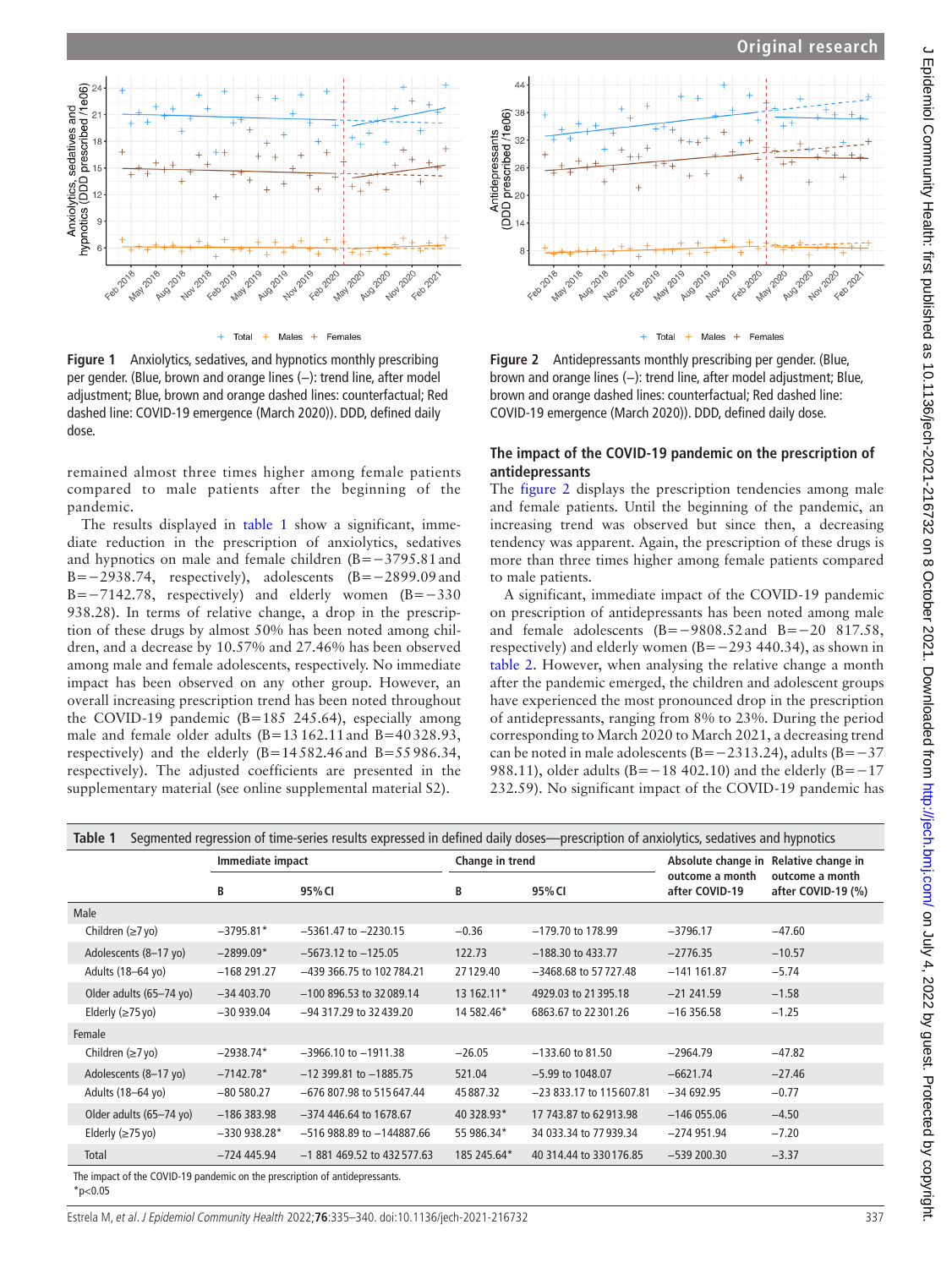<span id="page-3-0"></span>

| Segmented regression of time-series results expressed in defined daily doses—prescription of antidepressants<br>Table 2 |                  |                               |                 |                            |                                         |                                                             |  |  |  |
|-------------------------------------------------------------------------------------------------------------------------|------------------|-------------------------------|-----------------|----------------------------|-----------------------------------------|-------------------------------------------------------------|--|--|--|
|                                                                                                                         | Immediate impact |                               | Change in trend |                            | Absolute change                         |                                                             |  |  |  |
|                                                                                                                         | В                | 95% CI                        | В               | 95% CI                     | in outcome a<br>month after<br>COVID-19 | Relative change in<br>outcome a month<br>after COVID-19 (%) |  |  |  |
| Male                                                                                                                    |                  |                               |                 |                            |                                         |                                                             |  |  |  |
| Children $(\geq 7$ yo)                                                                                                  | $-131.65$        | $-439.62$ to 176.32           | $-12.17$        | $-47.23$ to 22.90          | $-143.82$                               | $-23.23$                                                    |  |  |  |
| Adolescents (8-17 yo)                                                                                                   | $-9808.52*$      | $-180$ 70.96 to $-1546.07$    | $-2313.24*$     | $-3982.57$ to $-643.90$    | $-12$ 121.75                            | $-8.47$                                                     |  |  |  |
| Adults (18-64 yo)                                                                                                       | $-99413.19$      | -325 900.12 to 127 073.73     | $-37988.11*$    | $-73488.17$ to $-2488.06$  | $-137401.30$                            | $-3.37$                                                     |  |  |  |
| Older adults (65-74 yo)                                                                                                 | $-21996.52$      | $-112863.08$ to 68870.04      | $-18,402.10*$   | $-33$ 121.97 to $-3682.23$ | $-40398.63$                             | $-1.92$                                                     |  |  |  |
| Elderly $(\geq 75 \text{ yo})$                                                                                          | $-17503.89$      | $-122$ 518.89 to 87511.12     | $-17232.59*$    | $-31880.87$ to $-2584.30$  | $-34736.47$                             | $-1.57$                                                     |  |  |  |
| Female                                                                                                                  |                  |                               |                 |                            |                                         |                                                             |  |  |  |
| Children $(\geq 7$ yo)                                                                                                  | $-0.14$          | $-0.48$ to 0.20               | 0.01            | $-0.03$ to 0.05            | $-0.13$                                 | $-8.72$                                                     |  |  |  |
| Adolescents (8-17 yo)                                                                                                   | $-20817.58*$     | $-33061.47$ to $-8573.69$     | $-404.13$       | $-1967.06$ to 1158.79      | $-21$ 221.71                            | $-16.94$                                                    |  |  |  |
| Adults (18-64 yo)                                                                                                       | $-383600.69$     | $-1$ 156 313.53 to 389112.14  | $-91526.60$     | -201 911.88 to 18858.67    | $-475$ 127.30                           | $-3.25$                                                     |  |  |  |
| Older adults (65-74 yo)                                                                                                 | $-218185.26$     | -460 427.56 to 24057.05       | $-24970.70$     | $-61$ 175.54 to 11234.14   | $-243$ 155.96                           | $-3.99$                                                     |  |  |  |
| Elderly $(\geq 75$ yo)                                                                                                  | $-293440.34*$    | $-546$ 313.17 to $-40$ 567.51 | $-22566.81$     | $-59$ 314.21 to 14180.60   | $-316007.15$                            | $-5.34$                                                     |  |  |  |
| Total                                                                                                                   | $-982713.66$     | $-2$ 593 215.55 to 627 788.23 | $-200$ 913.88   | $-441$ 477.53 to 39649.77) | $-1$ 183 627.54                         | $-3.55$                                                     |  |  |  |
| $*_{p<0.05}$                                                                                                            |                  |                               |                 |                            |                                         |                                                             |  |  |  |

been observed in the prescription of antidepressants among female patients. The adjusted coefficients are presented in the supplementary material (see [online supplemental material S3](https://dx.doi.org/10.1136/jech-2021-216732)).

#### **Sensitivity analysis**

The results of the sensitivity analysis are presented in Supplemental Material (see [online supplemental materials 4 and 5\)](https://dx.doi.org/10.1136/jech-2021-216732). All specifications show very similar results, despite slight changes in magnitude and statistical significance in some coefficients; hence, the conclusions inferred from the obtained results remain unchanged.

## **DISCUSSION**

To our knowledge, this is the first study concerning the prescription of anxiolytics, sedatives, hypnotics and antidepressants within the Portuguese NHS throughout 1year of the COVID-19 pandemic using IHS.

## **Main results**

The COVID-19 pandemic has preceded an immediate reduction in the prescription of anxiolytics, sedatives and hypnotics, especially among children, adolescents and elderly women. Furthermore, a reduction in antidepressant prescription has also been noted among adolescents and elderly women. Throughout the period of the COVID-19 pandemic, statistically significant decreases were observed in the prescription of antidepressants among male patients. On the contrary, significant increasing trends in the prescription of anxiolytics, sedatives and hypnotics were observed among women aged 65 years or above. Thus, an amplification of the discrepancies in prescription between male and female patients has been observed.

## **Prescription of anxiolytics, sedatives and hypnotics**

A significant decrease in the prescription of anxiolytics, sedatives and hypnotics for children and adolescents was noted. This might be a result of the decreased number of doctor visits during the first months of the COVID-19 pandemic,  $34$  as these drugs are only provided through medical prescription. Yet, careful considerations should be made when associating these decreasing trends with the mental state of children and adolescents during

the COVID-19 pandemic, as recent literature reports increasing mental distress on these populations and a doubling of prevalence rates of anxiety and depressive symptoms, as a result of the disruption of routines, social distancing and confinement.<sup>5 35-37</sup> Thus, the decreasing consumption of these drugs does not reflect the increasingly damaged mental health of younger people, which raises concerns regarding access to paediatric mental healthcare during the pandemic, especially among girls. $37$ . The initial decrease in prescriptions was followed by a non-significant growth, which might reflect a slow returning to previous patterns. On the contrary, stringent confinement measures might have had a protective effect on the mental health of children and adolescents that often have increased stress levels at school—caused by bullying, direct confrontation with teachers and peers, concerns about the physical appearance, integration among peers—which can also explain the decreasing trends in prescription among these groups.

A sharp reduction in the prescription of these drugs has been also observed as an immediate impact of the COVID-19 pandemic among elderly women, which, along with the decreasing number of doctor visits,  $34$  might be associated with the improvement—or stabilisation—of the mental state of older adults during the first months of the COVID-19 pandemic.<sup>[13 14 38](#page-5-5)</sup> However, an increasing trend has been noted among older adults and the elderly throughout 1year of the COVID-19 pandemic, which, despite the short-term resilience of these patients, highlights the concerns regarding the long-term impact on the mental health of patients aged 65 years or above.<sup>13</sup>

## **Antidepressant prescription**

Although an increasing trend in the prescription of antidepressants can be noted throughout the period prior to the pandemic,  $12$ an immediate decrease in prescription is noted among adolescents and elderly women, which, similar to the prescription of anxiolytics, sedatives and hypnotics, might be associated with the decreased number of doctor visits and improvement in the mental health of the elderly.<sup>[34 38 39](#page-5-19)</sup>

A significant decreasing tendency has been observed since the pandemic began among male patients. No significant changes during this period have been noted on female patients. This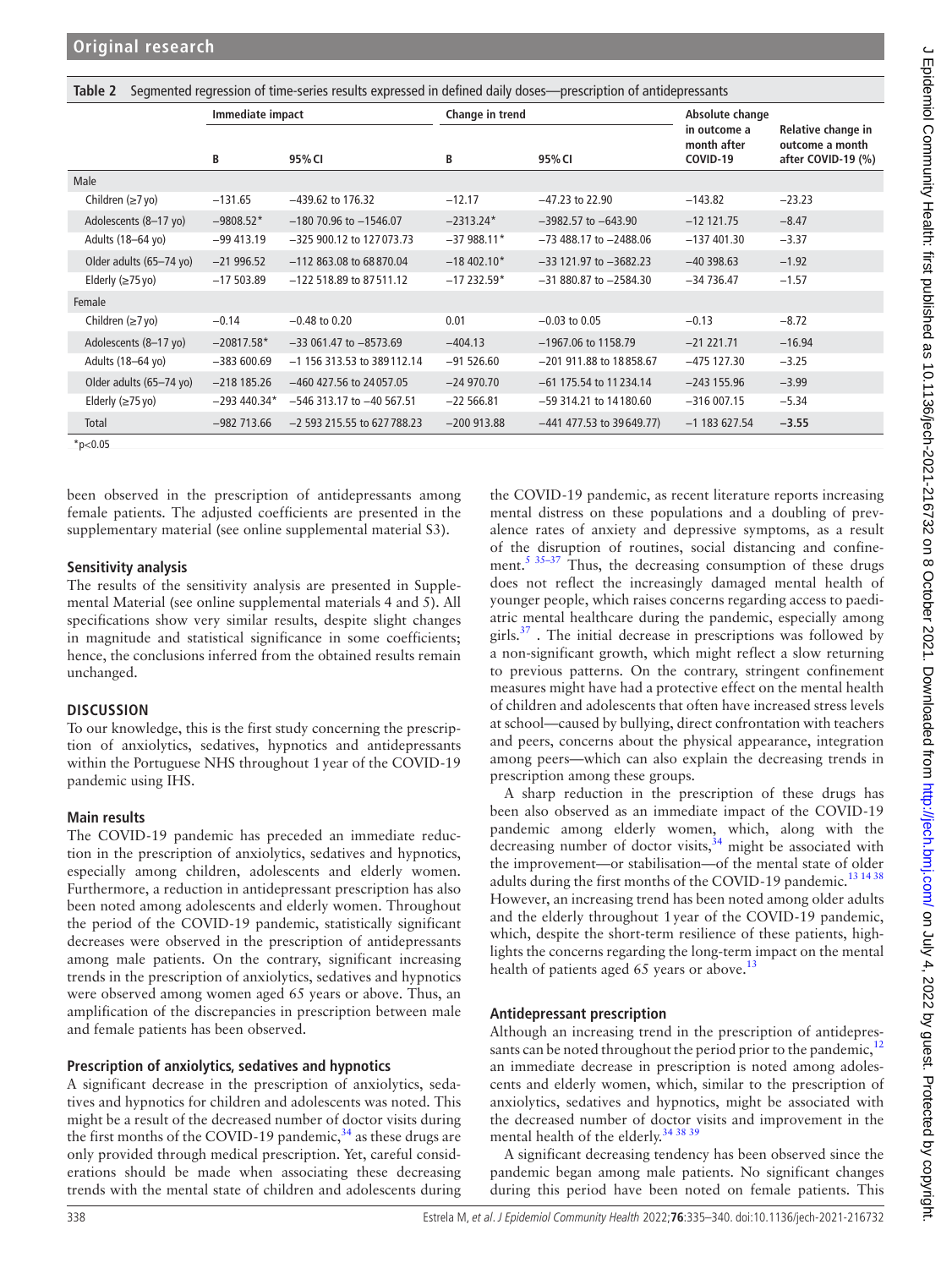# **What is already known on this subject**

- ► The COVID-19 pandemic has been associated with increased mental distress in the population.
- ► Portugal is one of the European countries that consumes a higher number of mental health-related drugs.
- ► Considering the impact of these unprecedented times on mental health, it is crucial to analyse the impact of the pandemic on the prescription of these drugs in Portugal.

## **What this study adds**

- ► This study, with an interrupted time-series design, analyses the prescription trends during the first 9 months of the COVID-19 pandemic, stratifying data by sex and age range.
- ► A reduction in the prescription of anxiolytics, sedatives and hypnotics has been noted as an immediate impact of the COVID-19 pandemic on children, adolescents and elderly women. An overall increase in prescription in the subsequent months was noted among adults aged 65 years or above.
- ► The prescription of antidepressants has significantly declined throughout the pandemic among male patients aged 8 years and above.

declining trend throughout the pandemic months among men might be a reflex of the slow returning to previous tenden-cies and loosening of containment measures.<sup>[3](#page-4-2)</sup> Yet, increasing prescription tendencies of antidepressants before the beginning of the pandemic were observed, and increasing mental distress during the pandemic has been reported,  $36\frac{40}{9}$  especially among women.<sup>[15 16 41](#page-5-22)</sup> Hence, our results might incite reflection on whether the pandemic has been an obstacle for the treatment of people with depressive disorders, as avoidance of medical care out of COVID-19-related concerns has been reported.<sup>424</sup>

# **Study limitations**

This study reveals a distinctive approach to the consumption of mental health-related drugs during the pandemic but has, however, some limitations. The information obtained reports only monthly data, so the impact of specific days cannot be determined, such as the declaration of the state of emergency, which occurred in mid-March 2020. Furthermore, the data extracted only correspond to prescribed drugs in the public sector, which might not reflect the actual consumption of these drugs and does not reflect the prescriptions on the private health sector throughout the months considered. Regarding the statistical analysis, the models assume a linear trend in the outcome within each segment, and changes may follow non-linear patterns. In addition, the assumption of linearity may hold only over short intervals.

# **CONCLUSIONS**

As these results offer an overview of the impact of the pandemic from a pharmacoepidemiological standpoint, it is now important to assess whether the prescription of anxiolytics, sedatives and hypnotics, as well as of antidepressants, is related to an impact on mental health disorders from a clinical standpoint. Despite our results, the mental health of the population should be carefully monitored, for instance, with measures to tackle the impact of the pandemic on the mental health of the population,

especially considering previous reports pointing to a rise in the incidence of mental health disorders on COVID-19 emergence.<sup>[44](#page-5-24)</sup> Further studies could complement the results obtained with the follow-up of future prescription trends.

# **Author affiliations**

<sup>1</sup>iBiMED - Institute of Biomedicine - Department of Medical Sciences, University of Aveiro, Aveiro, Portugal

<sup>2</sup> Allergy and Clinical Immunology Service, University Hospital Center of Porto, Porto, Portugal

<sup>3</sup> Consortium for Biomedical Research in Epidemiology & Public Health (CIBER en Epidemiología y Salud Pública—CIBERESP), University of Santiago de Compostela, Santiago de Compostela, Spain

4 Institute of Health Research of Santiago de Compostela, Santiago de Compostela, Spain

<sup>5</sup>Research Unit for Inland Development, Guarda Polytechnic Institute, Guarda, Portugal

<sup>6</sup>Health Sciences Research Centre, University of Beira Interior, Covilhã, Castelo Branco, Portugal

**Twitter** Marta Estrela [@marta\\_r\\_estrela](https://twitter.com/marta_r_estrela)

**Contributors** TH, FR and AF were involved in conceptualisation; ME, TMS, EG, MP-L. FR, TH and AF in methodology; ME, TMS, MP-L and AF in software; TH, FR, AF and EG in validation; ME, AF, FR and TH in formal analysis; ME in writing—original draft preparation; ME, TMS, EG, MP-L, AF, FR and TH in writing—review and editing; ME, TMS,EG, MP-L, AF, FR and TH in visualisation; TH, AF and FR in supervision; and TH and FR in project administration. All authors have read and agreed to the published version of the manuscript.

**Funding** The authors have not declared a specific grant for this research from any funding agency in the public, commercial or not-for-profit sectors.

**Competing interests** None declared.

**Patient consent for publication** Not applicable.

**Provenance and peer review** Not commissioned; externally peer reviewed.

**Data availability statement** Data are available in a public, open access repository.

**Supplemental material** This content has been supplied by the author(s). It has not been vetted by BMJ Publishing Group Limited (BMJ) and may not have been peer-reviewed. Any opinions or recommendations discussed are solely those of the author(s) and are not endorsed by BMJ. BMJ disclaims all liability and responsibility arising from any reliance placed on the content. Where the content includes any translated material, BMJ does not warrant the accuracy and reliability of the translations (including but not limited to local regulations, clinical guidelines, terminology, drug names and drug dosages), and is not responsible for any error and/or omissions arising from translation and adaptation or otherwise.

This article is made freely available for personal use in accordance with BMJ's website terms and conditions for the duration of the covid-19 pandemic or until otherwise determined by BMJ. You may download and print the article for any lawful, non-commercial purpose (including text and data mining) provided that all copyright notices and trade marks are retained.

#### **ORCID iDs**

Marta Estrela<http://orcid.org/0000-0001-6123-3818> Tânia Magalhães Silva<http://orcid.org/0000-0003-2914-3120> Eva Rebelo Gomes <http://orcid.org/0000-0001-8956-9145> Adolfo Figueiras <http://orcid.org/0000-0002-5766-8672> Fátima Roque<http://orcid.org/0000-0003-0169-3788> Maria Teresa Herdeiro<http://orcid.org/0000-0002-0500-4049>

# **REFERENCES**

- <span id="page-4-0"></span>1 Beeching NJ, Fletcher TE, Fowler R. Doença do coronavírus 2019 (COVID-19). BMJ Best Pract 2020.
- <span id="page-4-1"></span>2 Our world in data. COVID-19: daily new confirmed cases vs cumulative cases. our world data, 2021. Available: [https://ourworldindata.org/grapher/daily-new-confirmed](https://ourworldindata.org/grapher/daily-new-confirmed-cases-of-covid-19-vs-cumulative-cases-positive-rate?country=~PRT)[cases-of-covid-19-vs-cumulative-cases-positive-rate?country=~PRT](https://ourworldindata.org/grapher/daily-new-confirmed-cases-of-covid-19-vs-cumulative-cases-positive-rate?country=~PRT) [Accessed 8 Apr 2021].
- <span id="page-4-2"></span>3 Governo de Portugal. Plano de Desconfinamento. Apresentação do plano aprovado no Cons Minist 30 abril 2020, 2020. Available: [https://www.portugal.gov.pt/pt/gc22/](https://www.portugal.gov.pt/pt/gc22/comunicacao/documento?i=plano-de-desconfinamento) [comunicacao/documento?i=plano-de-desconfinamento](https://www.portugal.gov.pt/pt/gc22/comunicacao/documento?i=plano-de-desconfinamento)
- <span id="page-4-3"></span>4 Presidência do Conselho de Ministros. Decreto 8/2020, 2020-11-08 - DRE, 2021. Available:<https://dre.pt/web/guest/pesquisa/-/search/147968348/details/maximized>
- <span id="page-4-4"></span>5 Pfefferbaum B, North CS. Mental health and the Covid-19 pandemic. [N Engl J Med](http://dx.doi.org/10.1056/NEJMp2008017) 2020;383:510–2.